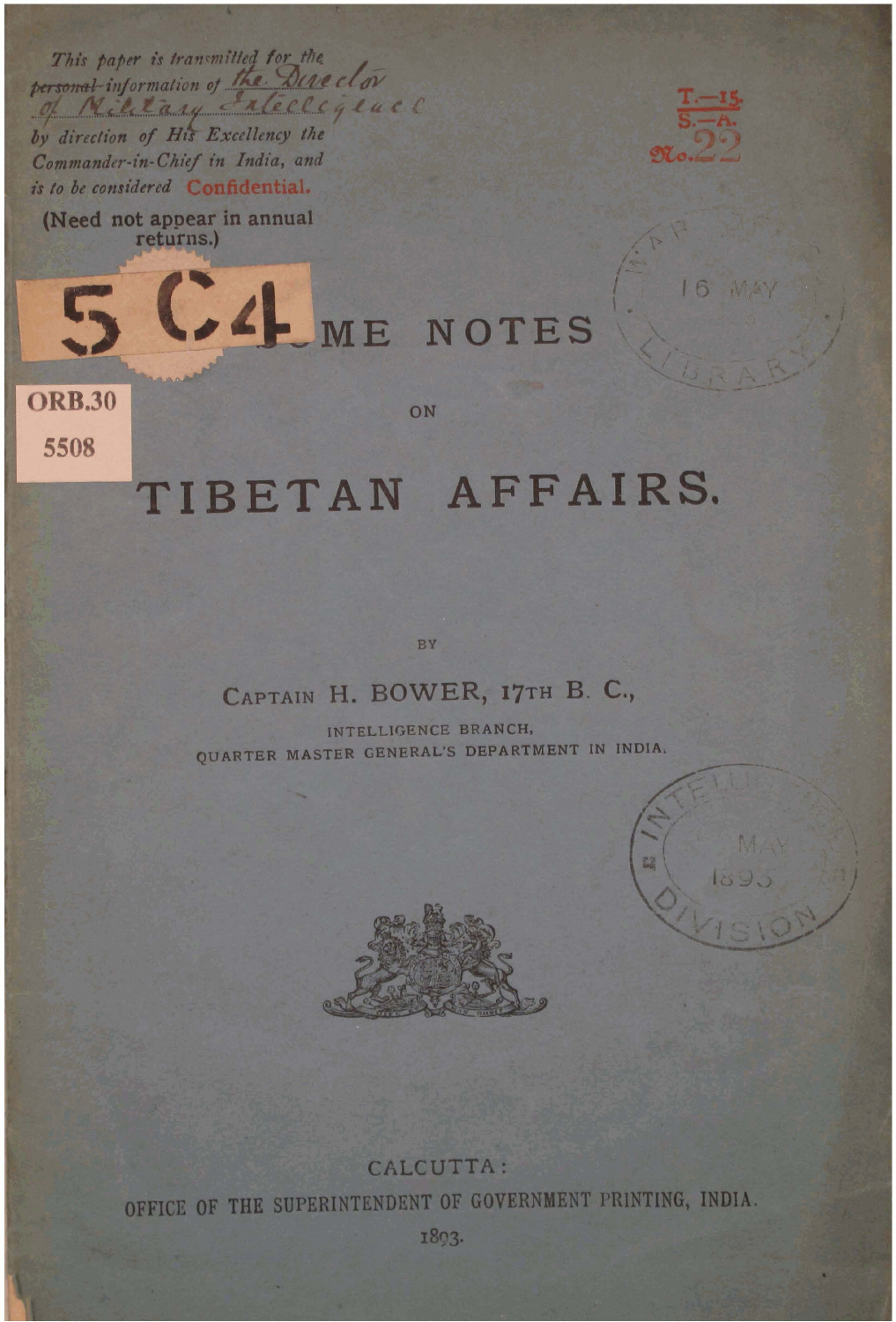# SOME NOTES

 $\gamma$  and  $\gamma$ 

ON

# TIBETAN AFFAIRS.

## CAPTAIN H. BOWER, 17TH B. C.,

INTELLIGENCE DRANCH. QUARTEE MASTER GENERAL'S DEPARTMENT IN INDIA.





CALCUTTA: OFFICE OF THE SUPERINTENDENT OF GOVERNMENT PRINTING, INDIA. 1893.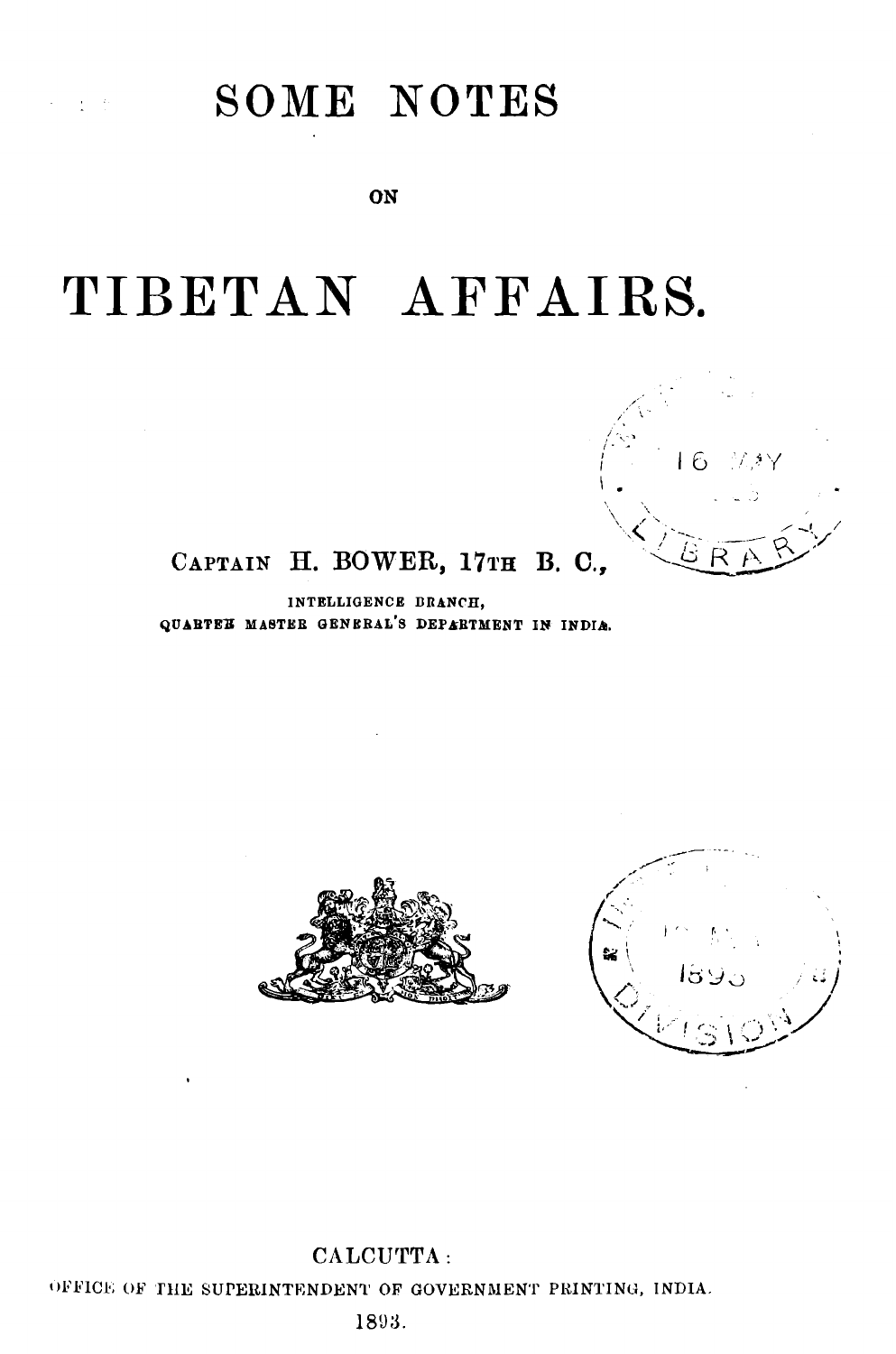Intelligence Branch Diary No.  $\frac{10 \text{ of } 1893}{\text{The } t}$ .

 $\mathcal{L}^{\text{max}}_{\text{max}}$ 

 $\mathcal{L}(\mathcal{A})$  and  $\mathcal{L}(\mathcal{A})$  .

 $\sim$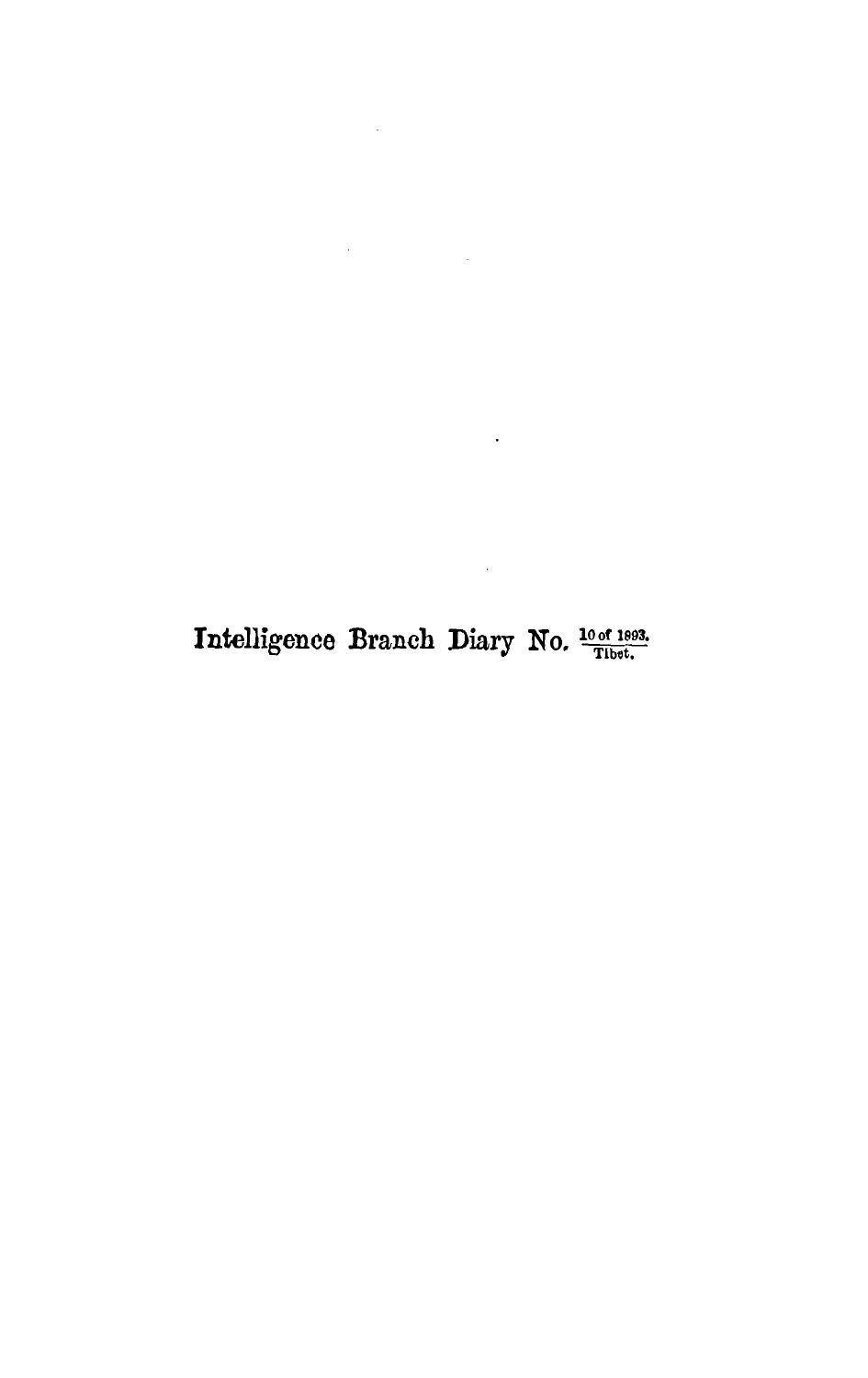## **NOTE.**

**HE account of Captain Bower's adventurous journey ha,** been **published as n non-confidential issue and is available to the public.** 

**The present pamphlet contains his remarks on the government, commerce, etc,, of Tibet and China, which it is politically undesirable to publish and it is therefore issued confidentially.** 

**E. R. ELLES, Colonel,** 

**Assistant Quarter Master General,** Intelligence Branch.

**SIMLA, 2nd February 1893.**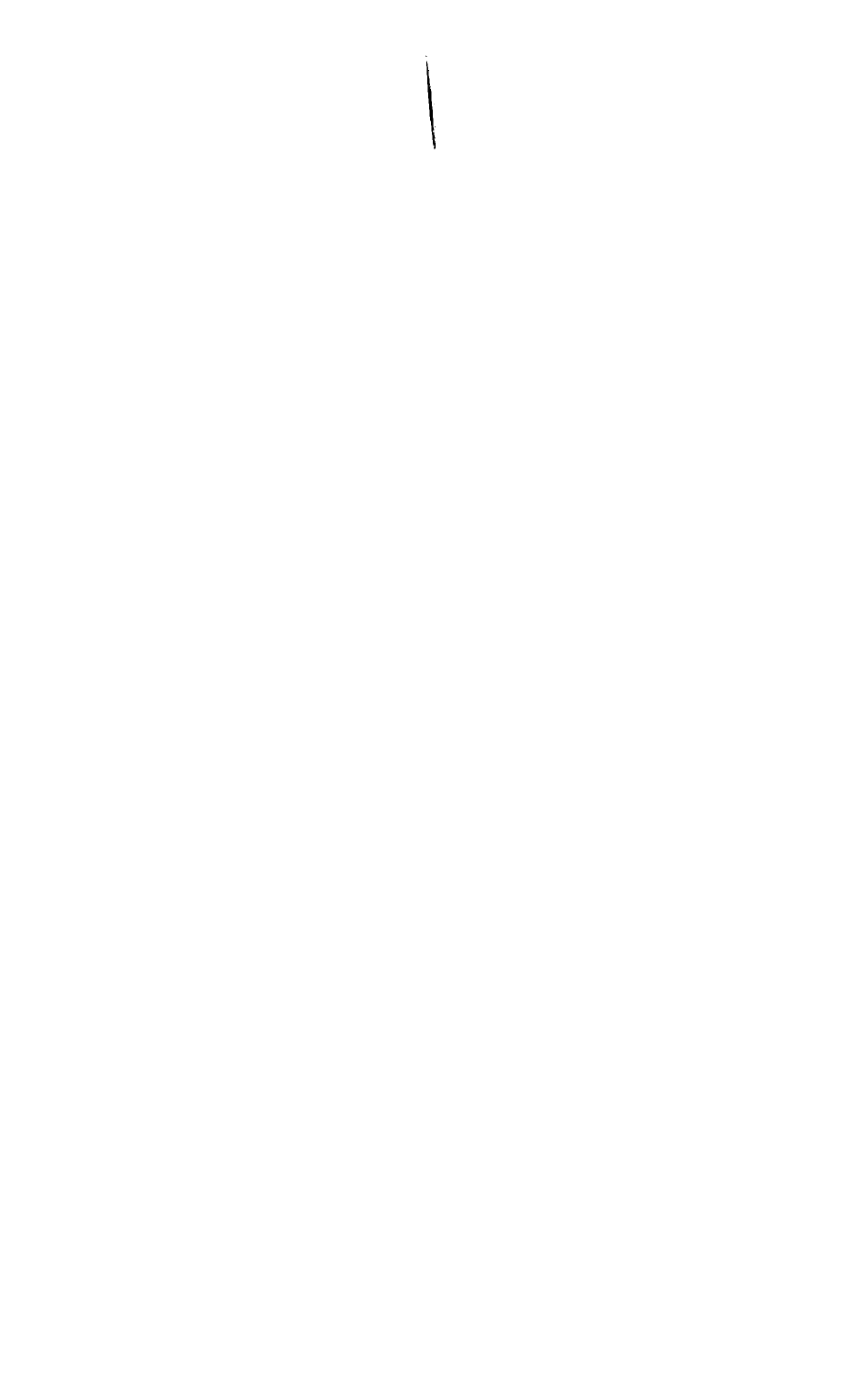## NOTES ON TIBET.

### **GOVERNMENT.**

The head of the Tibetan Government, both in things spiritual and in things temporal is the Talai Llama; but in order that he may the better attend to spiritual matters and have ample time for undisturbed contemplation and meditation he is assisted by a Governor, to whom a great part of his power is delegated; thie Governor may be regarded as the most powertul man in the country. He is assisted I)y a Cliasag, or Secretary, who also carries great weight in the State, as all communications for the Governor go through  $\lim_{n \to \infty}$  and he decides many matters without reference to his superior.

Unfortunately Talai Llamas, who are supposed to come of age at eighteen, almost invariably die before attaining their majority. Since the beginning of the present century, all of them, disgusted with the sins of the world, have retired to the mansion of joy before the time came for taking over the seals of office. **1** am afraid that a postmortem would demonstrate that the retirement, though undoubtedly owing to the sins of the world, was not entirely voluntary. The prevalence of poisoning in Tibet, a fact of which there is no doubt whatever, added to the abnormally high rate of mortality obtaining amongst them, is pretty conclusive circumstautial evidence against the Gyalpos (literally "kings") or regents with whom the power remains.

After death the Talai Llama once more becomes incarnate in a child, and the priests go to look for him. Assisted in their search by divine inspiration they fix on some child, who, on reaching four years of age, is tested by being called upon to identify property belonging to the deceased; he is almost invariably successful, and is then removed to the monastery of Potala, where he spends the remainder of his life; should he by any chance be unsuccessful, the monks recommence their search, and when the matter is finally settled intimation is seut to the Emperor of China, not for confirmation, but simply for information. The parents never object **to** having their child taken away from them.

n them.<br>Two interpretations of the word "Talai" are given, some identifying Two interpretations of the word " Talai" are given, some identifying<br>it with the Mongolian word for " ocean" and others holding that it is derived from the Chinese, the root being the word " ta great." In Tibet the commonest term used for the Talai Llama, viz. Deva Zhung, or " happiness centre," is applied both to him personally and the central Government. The Talai Llama, the Gyalpo, and the Tashi Lunpo Llama all belong to the reformed monks of the Gelookspa (virtuous ones) or all belong to the reformed monks of the Gelookspa (virtuous ones) or<br>yellow order, though the name ' yellow order ' usually applied by Europeans to the sect founded by the great reformer **Tsong** Kharpa in the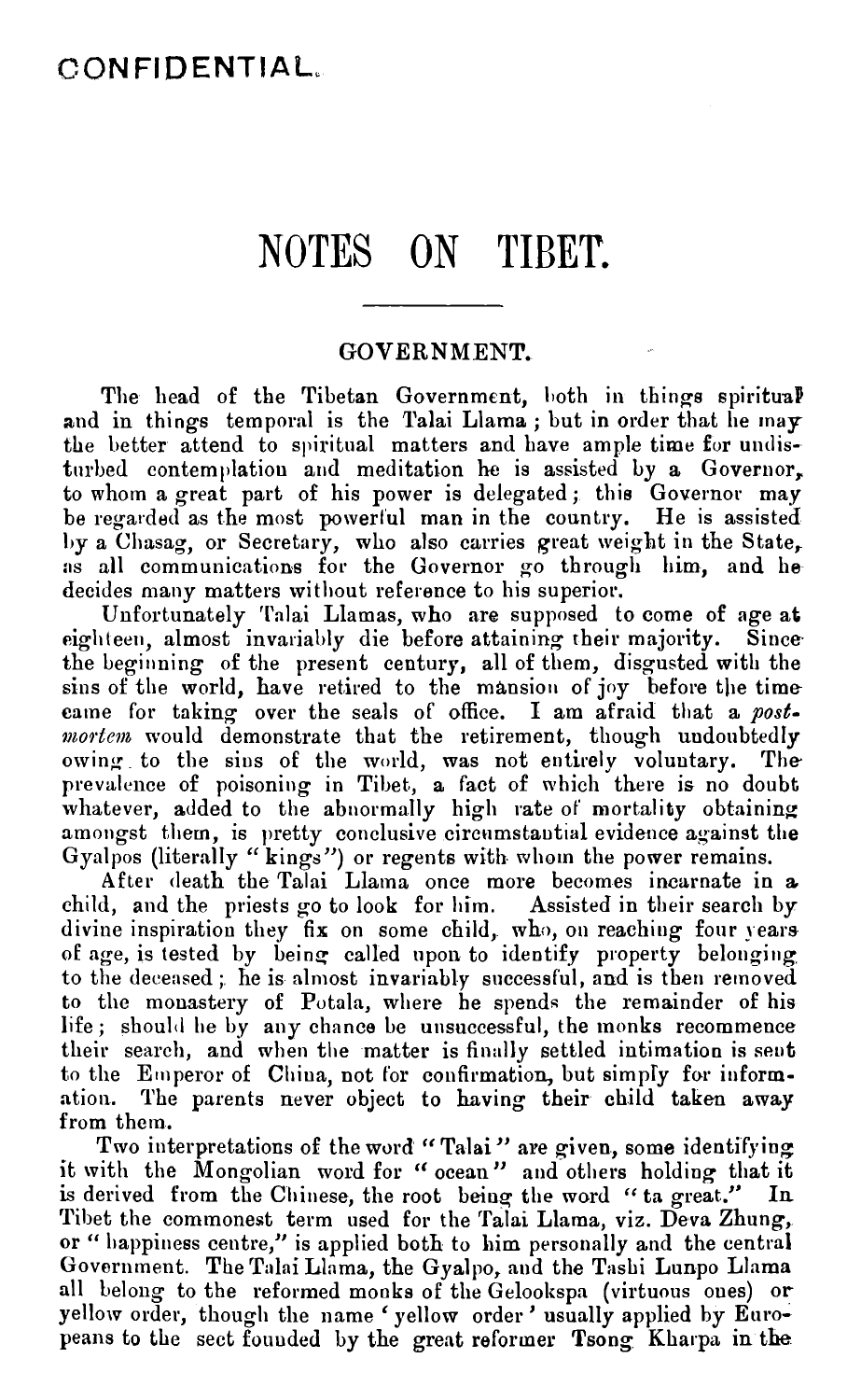fourteenth century is apt to be misleading, as ordinarily they dress in the same dingy red garments as the unreformed monks, their caps only being yellow.

Next to the Gyalpo comes the council of Kahlons, or ministers; **np**  to quite recently there were only four of them, all chosen from the laity, but latterly, in accordance with the ever-increasing power of the church, a filtli member, chosen from the priesthood, has been added, nominally to look after the interest of the church.

Subordinate to the Kahlons are sixteen officials, of whom four are charged with the civil administration, four with the military administration, four with the administration of justice, and the remaining four concern themselves with financial matters.

The position of the Anlban at Lhassa I take to be exactly the same as that of his fellow-countryman in Chiamdo ; treated outwardly with much respect, before strangers at least, the bearing of the Tibetan authorities towards him is almost servile, but in reality he has no authority whatever and lives in continual dread of the powerful priesthood. Even in Chinese 'libet, a country in no way to be confused with Independent Tibet, the Chinese power is merely nominal. Lithang, for instance, the mandarin was quite pathetic in his complaints of his position : how he had no power whatever and dare not do anything for fear of the monks, how they were a turbulent lot, and a deal more to the same effect.

At Bathavg some slight signs of Chinese authority are to be seen, but everywhere else right up to Ta Chen Lu the whole power is in the hands of the monks, and though in some places the presence of a petty Chinese mandarin is tolerated, he is not allowed to interfere in the administration of the country. When such is the state of Chinese Tibet, it can easily be conceived that any claims the celestials may have over Tibet Proper are of the most shadowy description, and all the Tibetans with whom I spoke utterly denied that there was any connection other than friendship between the two countries, and the presence of the Amban at Lhassa was only allowed as testifying to **that,** friendship. 'I'hat 'libet Proper is looked up011 as **a** different country from Chinese Tibet, though inhabited by people of identically the same race and language, was shown in so many different ways that to my mind no possible shadow of doubt can remain on the subject.

Here and there strips of country are found inhabited by people owing allegiance neither to China nor Lhassa. These people are invariably a lawless thieving lot, and owe their position to the weakness of the two powers between whose dominions they are sandwiched in. The few wandering nomads and Chukpas to be found on the Chang may also be classed with them. Comparing the state of the two countries, Tibet Proper and Chinese Tibet, I should say that the former was the best administered and contained the strongest government. Generally there appeared to be more respect shown to the authorities, and more law and order. Between some of the outlying districts under Lhassa and Chinese Tibet the difference was not so marked as it was between the **more** central parts and the nominally Chinese-administered country. In both countries the great mass of the people are simply the bond-slaves of the Llamas, but the Llamas under the Deva Zhung appear to consider themselves more in the light of responsible rulers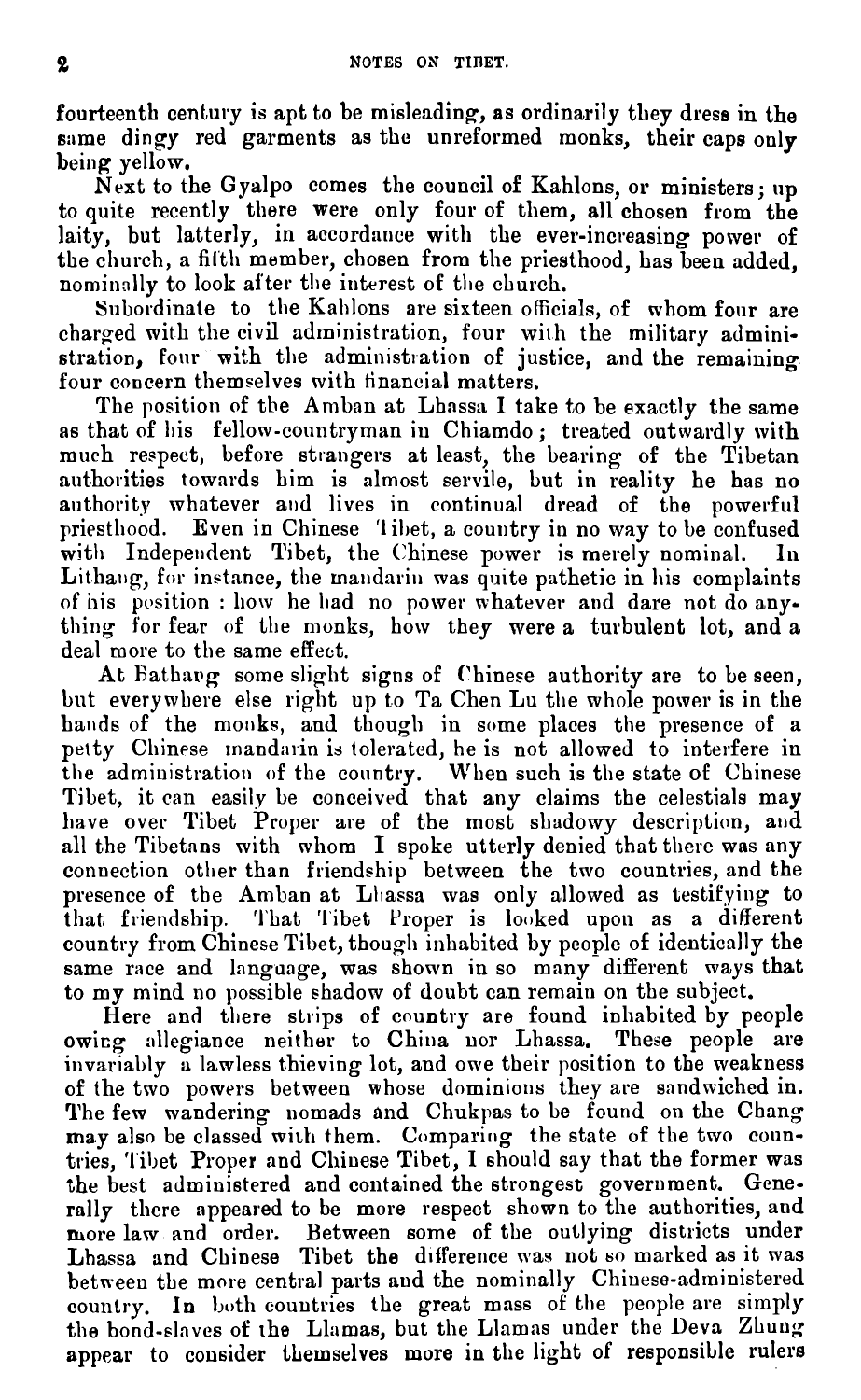than the others do, and no doubt the central Government of Lhassa, being primarily an ecclesiastical body, is quite content to see unlimited power in the hands of the priesthood, but at the same time is strong enough to insist upon the priests keeping their parishioners, subjects, slaves, or whatever they should be called in proper order, whereas those across the frontier appear to be quite irresponsible.

#### **POPULATION.**

The popnlation of Tibet proper, **i.e.** the country under the rule of tbe Deva Zhuug, may be estimated at four millions. Chinese Tibet, including the province of Amdo, together with Kham, which is really governed by its own chiefs and owns only a nominal allegiance to Lhassa, may be taken as holding another four millions, thus giving a total of eight million Tibetans, of whom probably nearly half a million are monks. When one regards the size of the country in which these *8* million people are contained, it is evident that it is very sparsely populated.

There are several reasons for this: the first is the custom of polyandry, which is largely, though not universally practised ; the second is the large number of monks, who, though probably only nominally celibate, are forbidden to marry ; and thirdly, although the country, especially in the east, could support a larger population than it does at present, still the greater part is only capable of supporting wild vak and antelone. The greater part is only capable of supporting wild yak and antelope. whole of central and northern Tibet, and almost the whole of western Tibet is known as the Chang; it consists of a high tableland with hills mostly of a rounded character, but here and there sharply defined snowy ranges are met with, The mountains have a general east and west tendency, but no defined watershed exists; rivers may be met flowing<br>in almost any direction, and all terminate in large salt lakes. These in almost any direction, and all terminate in large salt lakes. lakes appear to have been at one time much bigger than they now are, as unmistakeable signs that they are drying up are to be seen. idea of the physical configuration of the country may be gathered from the fact that for five months we never once camped at a lower altitude than  $15,000$  feet, and all the enormous stretch of country we covered in that time contained not a single tree. The greater part of this Chang is of course uninhabitable for many months in the year, and most of the places that would afford grazing in summer are too far distant from suitable winter quarters to be availed of by the nomads, but round the edges a few are to be met with, living almost entirely on meat and dairy produce; very rarely do they get anything in the way of flour, a very little " tsampa" being the only starchy food their tents ever boast, and that is regarded as **n** luxury to be partaken of sparingly.

In south-eastern Tibet the country is of quite a different character; deeply cut valleys, steep well-wooded hills, and rivers that eventually find their way to the sea being the characteristics. The population is a settled one, living in houses and growing crops, but in character there is little difference between them and the nomads, faithless, immoral, cowardly, and untruthful; to those they are afraid of they are servile, but to those they are not afraid of insolent. Their faithlessness and unreliability has often been shown in the way they have deserted the French missionaries to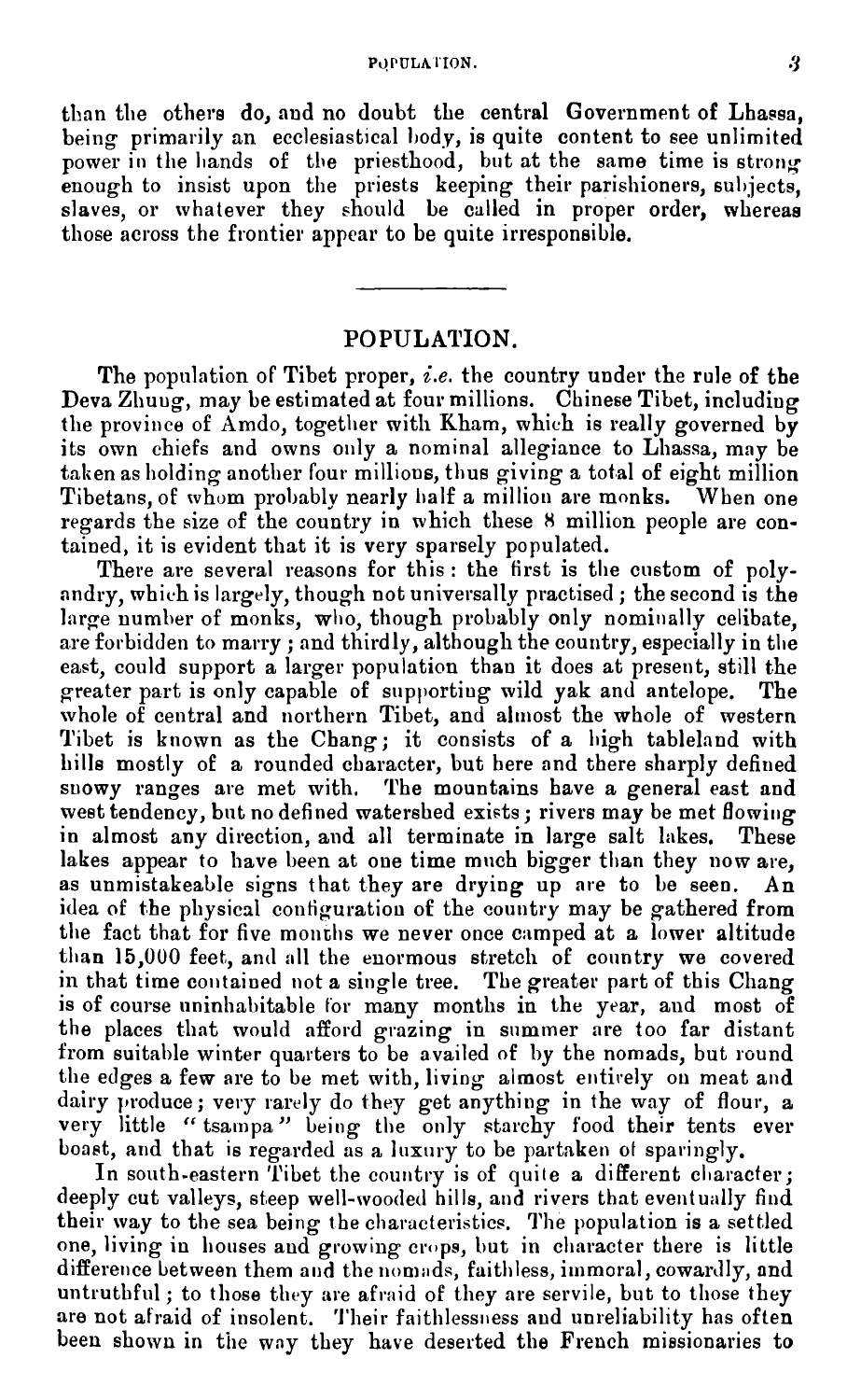whom they owed so much, whenever there was any sign of a disturbance. Their physique is distinctly good, and they appear to be able to stand almost any amount of cold and hunger; less industrious and skilful than the Chinese, they are still an active, lively people, and at first one is inclined to regard them as simple and light-hearted, but they are only simple as compared to their neighbours the Chiuese.

The dress of the common people consists generally of a long sheepskin robe very dirty and greasy; this is hitched up by a waist-belt during the day, so that the upper part is very full, and the lower part hangs down like a kilt; at night they take off the belt and allow the robe to come down to their feet; it thus serves the double purpose of clothes by day and bedding by night. In warm weather, or what they consider varm weather, the right arm is bare, being thrust out of the coat; in the front of the waist-belt thrust across the body a straiglit sword, in a scabbard oruamented with silver and inlaid with turquoises, is carried. **Ou** their feet they have boots made of brightly striped woollen cloth, coming up to the knee and kept there by garters. The love of ornaments and jewellery is **n** very marked trait in their character, the amount of the precious metals used up iu the country in that may must be very great.

The richer people affect red woollen cloth, and various coloured silks.

As the Chinese in the country, not being allowed to bring their own women with them, take unto themselves wives of the country, there must be a certain admixture of races, particularly on the main route to Lhassa, where there are **n** few Chinese stationed at each of the resthouses, but the children seem to grow up thoroughly Tibetan, and travelling through the country one does not see any people who strike one as being half-breeds, though on enquiry people who are the result of these mixed marriages are pointed out.

The fact that the Tibetans do not allow Chinese women into the country is of itself enough to show how shadowy are any claims the Chinese may have to the supreme sovereignty. I don't suppose any one will advance the theory that the order is the wish of the Pekin Government.

The army **has** a nominal strength of about six thousand, of whom **half**  are supposed to keep themselves ready for service and half engage in agricultural or other pursuits. When called upon by the Government every house in the country is obliged to provide an armed man for the ranks. What would provide a much more efficient reserve is the great army of monks who fatten on the country, physically, as well as mentally. They are enormously superior to the ordinary peasantry, but it is not in accordance with the tenets of Buddhism that they should engage in any way in military matters.

The weapons are sword, spear, and matchlock; the latter has a prong attached to seive as **n** rest when being fired.

Transport is abundant in all inhabited districts owing to the great number of yaks and ponies owned by the people, but the country is quite unsuited for wheeled traffic. **A** small force ought to be able to march for nearly a month in most places without taking any provision for feeding animals and simply turning them out to graze at the end of each march.

So far as meat goes there would be an abundant supply, but starchy **food** would Le difficult to procure **iu** large quaotities.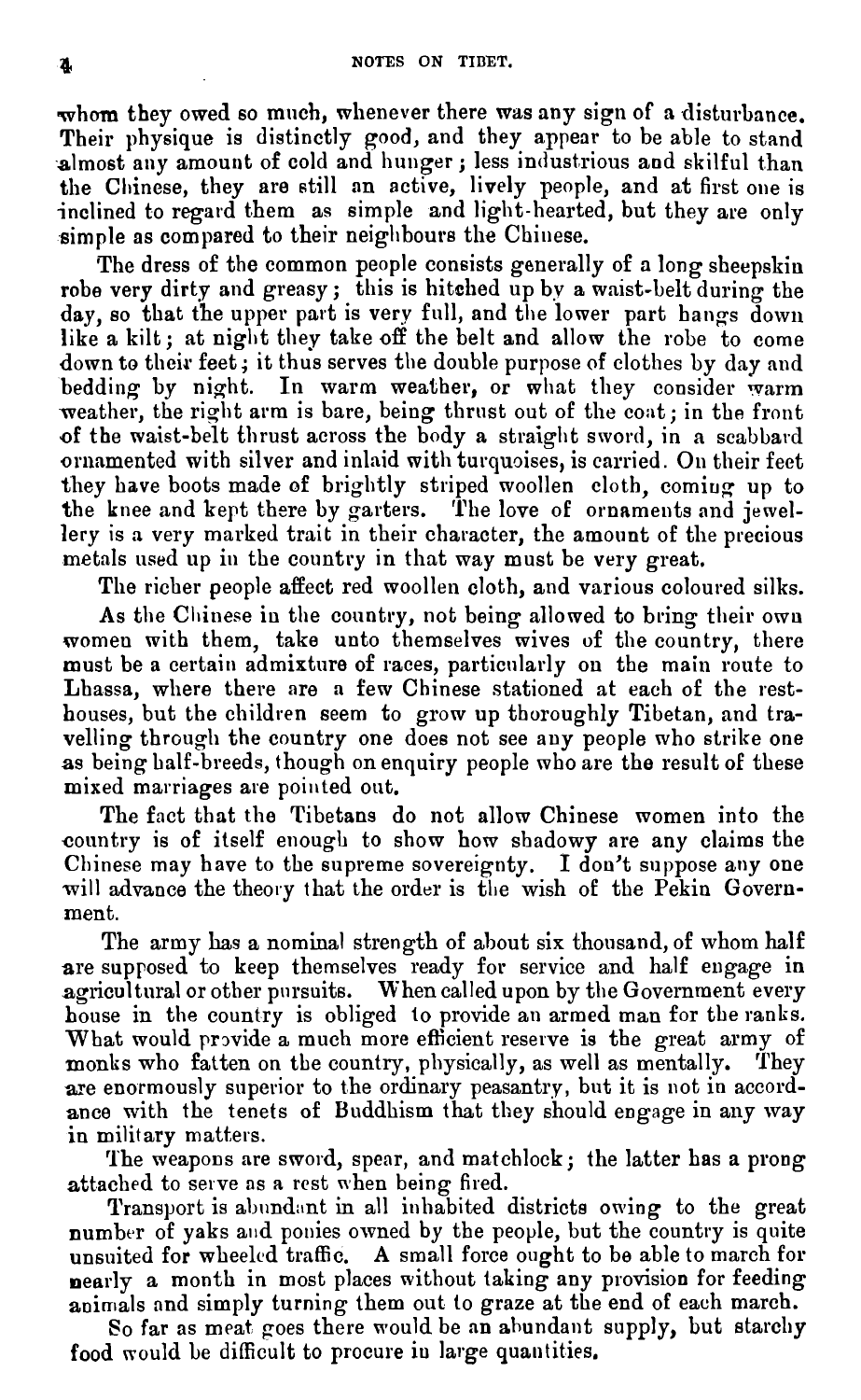Looking at Tibet from a military point of **view,** me may say that it is quite feasible to coerce the Lhassa Government by an invasion either from the south or west, as with the exception of the passes the general elevation is not very great ; the difficulty of crossing these passes is entirely dependent on the amount of fresh snow that has fallen. general rule, it **may** be said that they can all Le crossed at any time f'rom midsummer to Chiistmas.

The south and south-west also being populated, supplies sufficient for a very small force could be procured in the country, and a very small force is all that would be required to coerce the Lhassa Government. It may be assumed that snch a force would have entered from India ; so, it would always have the great advantage of being able to strike the enemy in his most vital rart without being cut off from its base. To invade Tibet most vital part without being cut off from its base. from the north would, however, be a very different matter. Coming from that direction, there are three routes, 1 st from Hami **via"** Sining, a distance of about 1,700 miles, most of it through uninluabited country, where a considerable stretch of the Gobi Desert has to be crossed. Sining in Kansuli is **a** place of some small importance as being an emporium for trade with the neighbouring Mongol tribes. Thence to the neighbourhood of Lhassa it is nearly  $1,000$  miles over a country more or less desert all the way, supplies unprocurable, and the cold during the greater part of the year intense.

**A** second route is that taken by Mr. Bonvalot on his recent journey from Kurla down the banks of the Kashgar river to Lobnor, and thence south across the great Tibetan plateau; on that road practically nothing can be obtained after leaving Kurla, and the physical difficulties are immense.

The third route, probably the least impracticable of them all, runs from Folu diagonally across the central tableland to Shigatze; it is the shortest route, and abundance of supplies could be procured from Khoten, a week's march from Polu. As yet, however, it has not been explored either by European or native. Colonel Grombcheffski ascended the plateau a short distance from Polu and reported the utter unfeasibility of crossing, but I cannot help thinking he was too early in the year, and had he tried it two months later his experiences would have been different. The Chinese forbid any one to travel by that route ; so, of late years it has been quite unused, but a Pathan merchant, who had resided for many years in l'olu, told me he had often heard the natives say that it was not very difficult; grass is procurable all the way, and water can always be got by digging.

All these three roads in any case are difficult, and we may be certain that, however feasible it may be for exploring parties to cross them, no army could possibly do so, and a force destined to overate against anything more formidable than the Lhssa Army would assuredly come to army could possibly do so, and a force destined to operate against any-<br>thing more formidable than the Lhassa Army would assuredly come to<br>grief. The Tibetan northern frontier is the strongest in the world, but<br>the militar grief. The Tibetan northern frontier is the strongest in the world, but the military strength of Tibet is  $nil.$  " A very small armed party will suffice to open the gates to the capital of the Dalai Llama" $-$  (*Prejvalsky*)

#### **COMMERCE.**

The people of Tibet have undoubtedly strongly developed mercantile talents. All classes of the population do a little trading-officials, Llamas,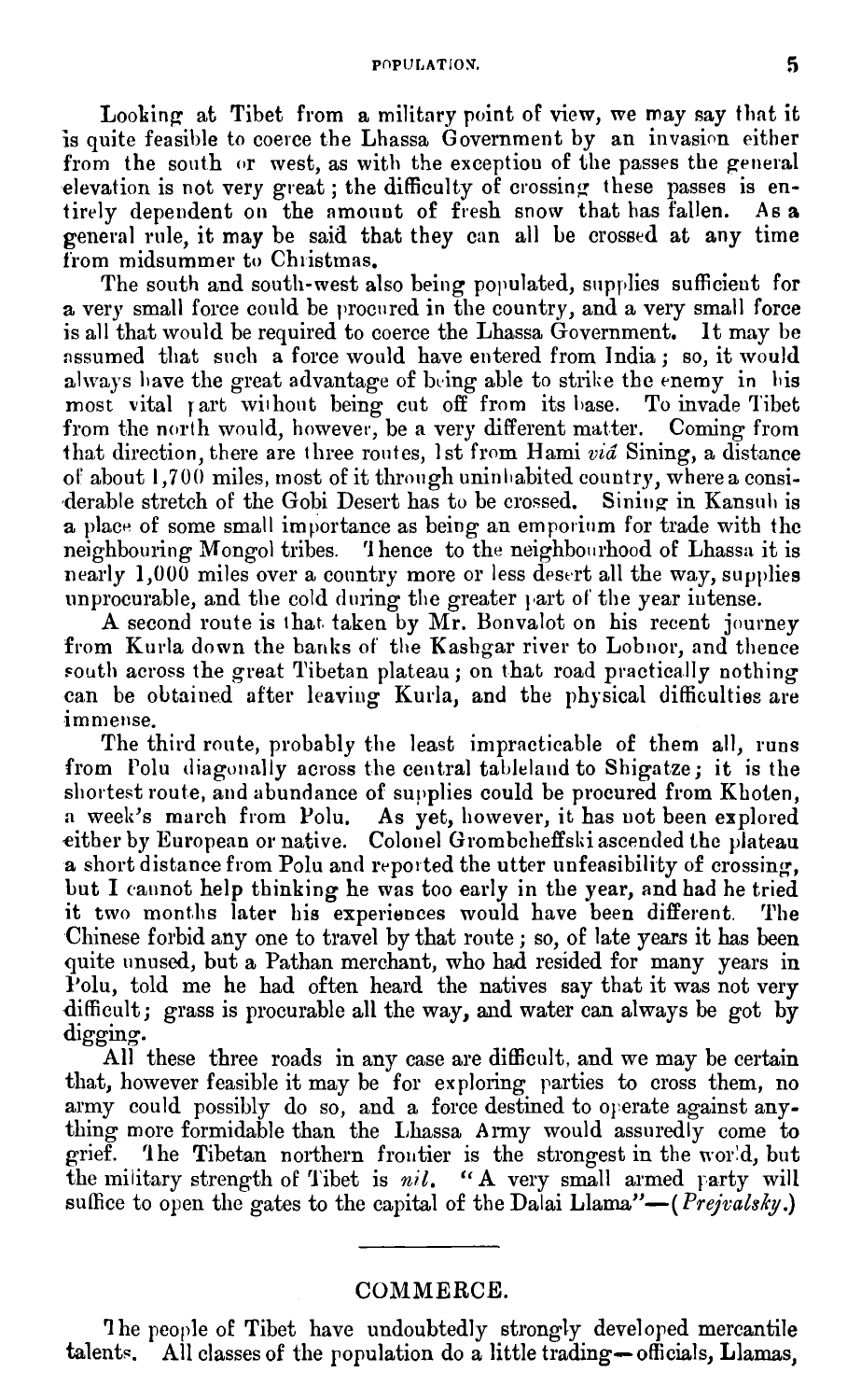**I** reasants, and nomads. All are ever ready to seize an opportunity of making reasants, and nomads. All are ever ready to seize an opportunity of making<br>money. The higher officials, more particularly, devote themselves to com-<br>merce : the emoluments appertaining to their offices are exceedingly smal money. The higher officials, more particularly, devote themselves to com-<br>merce; the emoluments appertaining to their offices are exceedingly small. but the position gives them great opportunities, and these opportunities lone fail to avail themselves of. Formerly tea was a Government monopoly, and even yet I believe it is compulsorily sold to the people in some parts, the pressnre being put on by members of the Government engaged in the trade. **'I** he monasteries contain any amount of money, and this is utilised by the astute Llamas to trade with.

The peasantry divide their attentions between commerce and agriculture, and the nomads are always willing to meet a demand for wool and hides.

Formerly, the whole trade along the main road from China to Lhassa was in the hands of the Chinese, but now-a-days the Tibetans are competing succesfully with them, and many go themselves to Ta Chen Lu to make purchases.

Should '1 ibet be opened to commerce, of all articles in which we can hope to do a profitable trade, tea easily ranks first; in a former note written on the subject I estimated the probable consumption at ten million pounds annually; further investigations have led me to consider that I under-estimated it.

'I he popnlation of Tibet, that is Tibet proper, has been estimated at four millions. If they drank as much tea as is drunk in I'ngland, *viz.* **5Tb** per head, the annual consumption would be twenty million pounds. In order to be on the safe side let us presume that they drink less tea than is drunk in England, and say they only drink  $3b$  per head; then the consumption would be twelve million pounds, and that I feel must be well within the mark. So far as one can judge going through the country, the consumption per head appears much greater than in England. At all hours and in all houses tea is *en evidence;* mixed with butter and salt it forms a most unpalatable concoction to European tastes, but the **'I** ibetans of all classes drink enormous quantities of it. During all discussions, whether it is a meeting of the Kahlons to settle affairs of State or some mendicants crouching over a fire each man has a cup, which is continually being replenished in front of him. A stranger entering a house or tent most probably finds the inhabitants drinking tea and is promptly offered some; if by any chance they are not drinking it, some is got ready.

From Lhassa to Ta Chen Lu the string of anima's carrying brick tea to meet this enormous demand is continuous. These bricks are made of what appears to be the prunings of neglected bushes of extreme age. I used to think that some of the tea imported into Chinese Turkistan was the worst in the world, but since visiting Tibet I have changed my opinion. Nowhere else can such thoroughly bad tea be seen as that met with on the Ta Chen Lu road being taken to Lh:ssa; a lot of sticks, twigs, and other vegetable matter stuck together, it appears to the uninitiated to be desigred for no other purpose than to be used as fuel.

It is ordinarily packed in bamboo matting, but finer qualities are generally also enclosed in bide. Tibet is much more accessible From the gardens of India than from those of China, and in the event of the country being thrown open the Darjeeling planters would have a grand market, more particularly for disposing of inferior leaf worthless for the European market. **But** to meet tlie demand for it, they ought to **make** a cou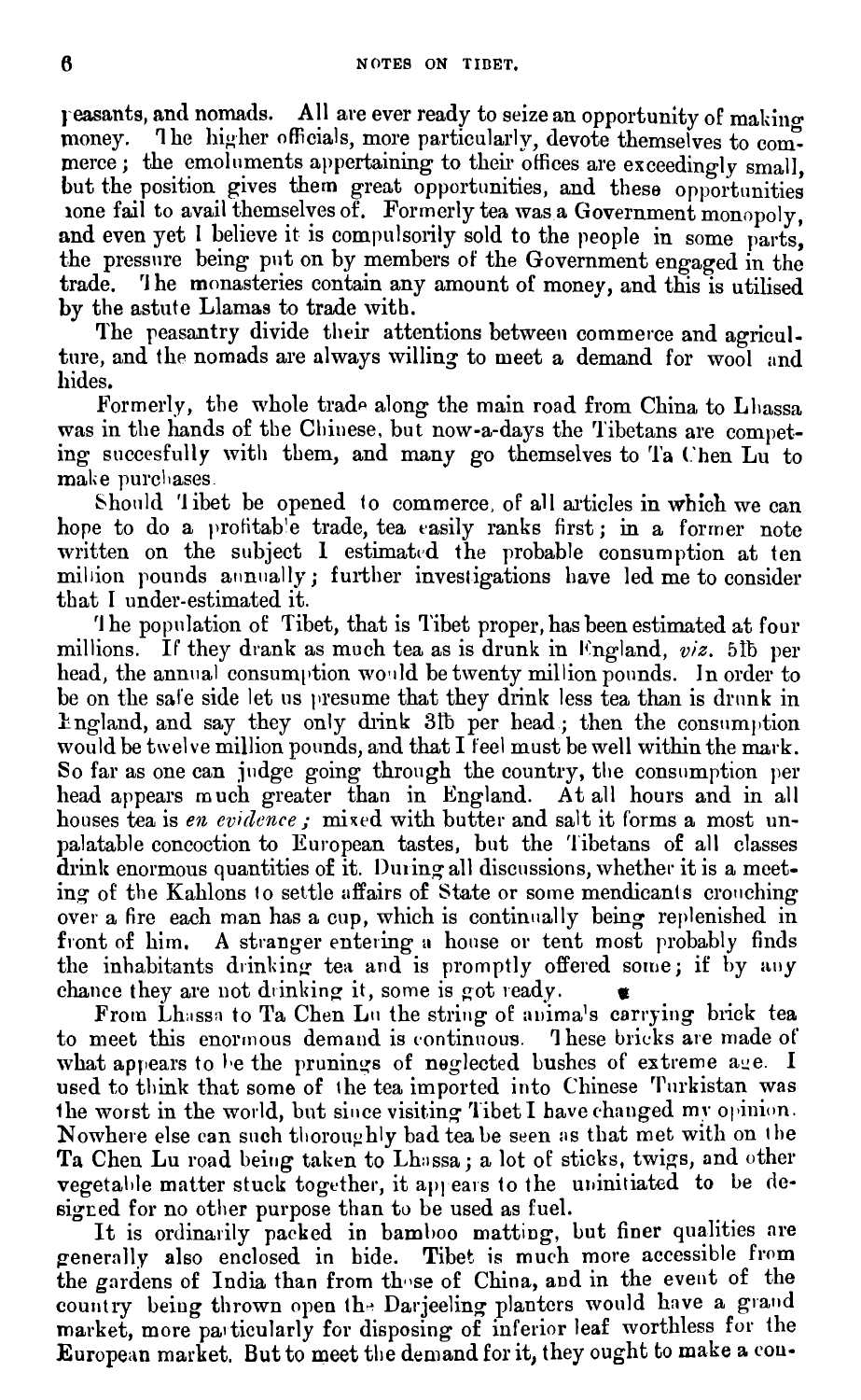siderable amount oE brick-tea. Amongst a nomadic people, and a large proportion of the people of Tibet are more or less nomadic, brick tea is always more in favour than loose; it carries better and weathers less. It is very easily made into bricks by being first damped with rice-water and then pressed; each brick should be of about 41b in weight and enveloped in paper and matting. A small market for a superior quality of tea, which should be made into bricks of smaller size, would also be thrown open. Indian tea is quite capable of ousting Chinese. The officials who came out from Lhassa to interview us mentioned that some Indian tea had been imported, but the Amban and the G $\alpha$ vernor, alarmed by the fear that the trade with China would be ruined, decided to forbid its sale. and it was all sent back again. They said they had tried some and found it excellent, and one of them mentioned that he generally managed to procure a little, smuggled for his own consumption. One has only got to look at the map to see that it must be a much easier matter to put Indian tea into Lhassa than Chinese, and once the Tibetans understood that Indian tea could be got cheaper and better than Chinese the trade would grow enormously. But the planters, if they want the trade to grow rapidly, must be content with small profits at first: cheapness is what will appeal to the people much more than superiority of quality, and thus iheir sympathies will be enlisted on the side of lndian tea against the opposition it will experience from the Llamas and Chinese.

Amongst the articles that Tibet can export wool takes the foremost place; the capabilities of the country as regards the amount that could be supplied are practically unlimited; a large proportion of the people are essentiallv pastoral, and in places it would be possible to travel for weeks together and have sheep in sight every day and nearly all day. Musk also is cheap and plentiful, and in India finds a ready market. Yak's tails are saleable and can be supplied to meet any probable demand. There appears to be a great accumulation of the precious metals in the country; the women, dressed in dirty greasy sheepskins, often wear several hundred rupees worth of silver ornaments, while a gold bead here and there is not uncommon. **A** man may often be seen drinking tea out of a cup of extremely inferior Chinese pottery with a saucer, cover and spoon of silver. The silver saucer and cover denote a taste for luxury that with facilities for purchase might develope to the benefit of our trade. The ratio between silver and gold varies considerably in different localities; the place at which gold was cheapest was Lithang, where a large amount of washing is carried on; there one part of gold could be procured for only 14 of silver. The gold is the dust in its natural state.

Besides tea other articles that would find a market are sugar, tobacco, rice, knives, crockery, tinted glare glasses, red and yellow broadcloth. brass buttons, brightly-stamped doosootie and coral.

But tea is the article on which we must primarily pin our faith as ameans of opening 'l'ibt to commerce. The trade in other articles imported from China is simply an adjunct of the great tea trade; as soon as that is diverted to Darjeeling the other will assuredly follow. Unfortunately great opposition will be brought to bear, primarily from the Chinese, who, I believe. would almost as soon give up all their shadowy claim to Tibet as their monopoly of the supply of tea, and, secondly from the large number of Lhassa dignitaries, who, besides being in many cases interested in the Chira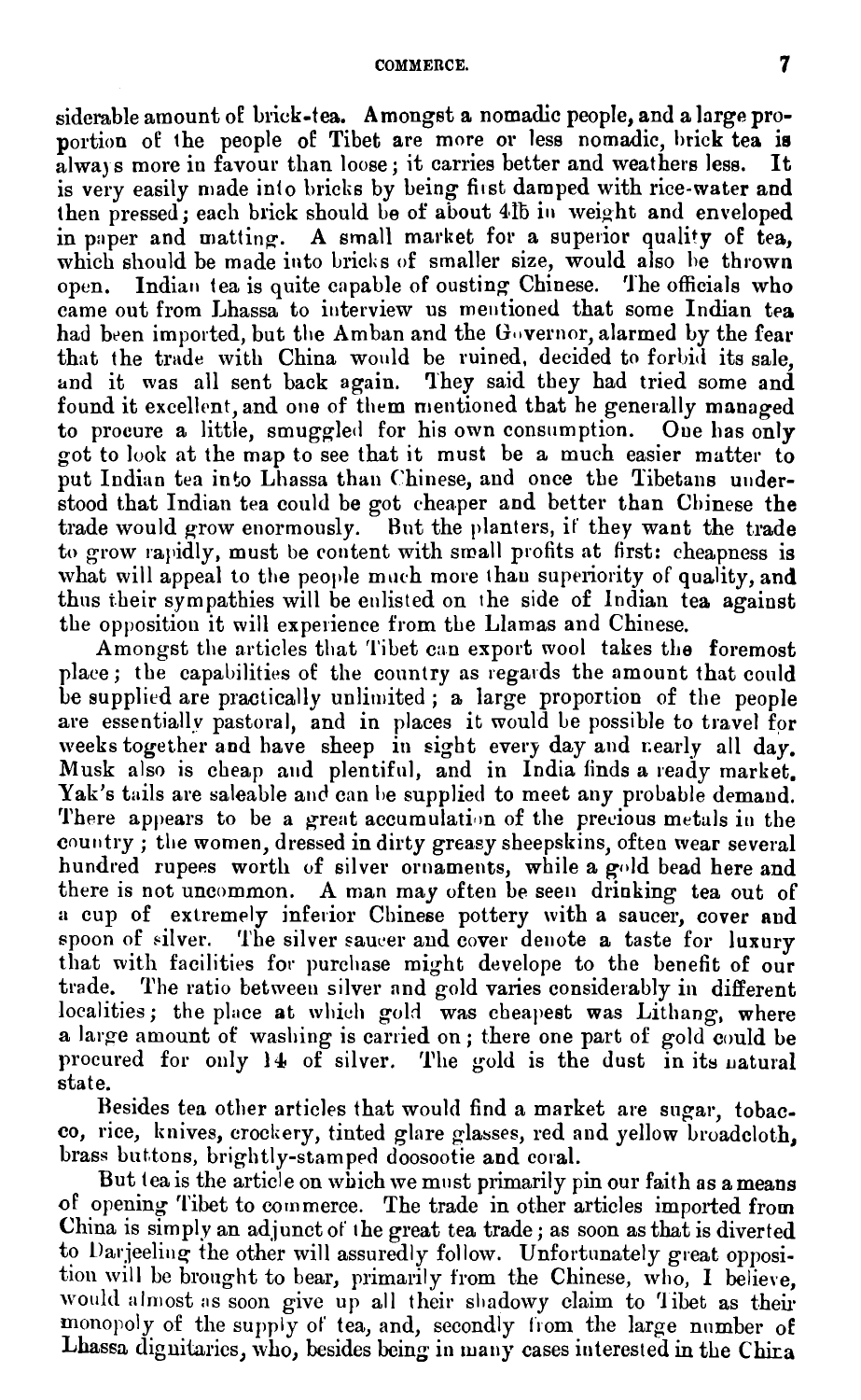trade, are oprosed to anything tending towards the opening of the country. What I much fear is that eventually if we insist on tea being admitted, the Chinese may sign the treaty, and then go in for that species of passive resistance in which they are past masters that annuls all treaties, and will do all in their power to induce the Lhasso people to levy unauthorised duties and discourage or forbid its sale, sheltering themselves all the while behind protestations of friendliness mixed with regrets at their weakness. The great hope is, that within a very short time of the treaty being signed, the Tibetans may become sufficiently alive to the profits to be made by trading with India to refuse to listen to anything the Chinese may have to say on the matter. The Sikhim expedition taught the Tibetans a pretty rough The Sikhim expedition taught the Tibetans a pretty rough lesson; at present they are fully alive to their own helplessness against a British force, and would, I believe, be quite ready to conclude a treaty admitting Indian tea, if once assured that it was the only way of settling the present state of affairs in an amicable and friendly manner. But whatever may be seen on the surface, we may be absolutely certain that the Chinese are secretly urging them never to give in on the tea question, and endeavouring to assure them that we are a poor race of barbarians that never could stand for a moment before the braves of the celestial Empire. As we have begun treating through the Chinese **we** must, I suppose, go on alittle longer with it, but they might be informed that as endeavours to arrange matters recognising their sovereignty have been futile, we would now try ignoring it.

**A** general wish to keep on good terms with China in the hopes that she may be of possible use as an ally at some future date has largely influenced our dealings with her of late years; nothing could be more misplaced than the nervous consideration for China's feelings that has guided our policy. **'J** he first thing to remember in dealing with China is that the Chinese hate all foreigners and mill always hate them ; no amount of conrtesy will ever cause them to change on that point, but will cause them to lose the fear of us by means of which alone peace may be preserved and our relations remain on a satisfactory basis.

As regards the advisability of directing our policy into lines judged suitable in order to secure China as an ally, the thing turns upon two questions : firstly, her reliability and secondly her military strength. As regards the first, the presence of a European or American gun-boat lying off every port to protect people already protected by the treaty of Tien Tsin shows unmistakeably the amount of reliance we put on Chinese promises in time of peace. As regards the second, over the Chinese Empire there hangs a kind of glamour, founded on ignorance and supported by "incredible brag," through which the reflectial Lingdom to oriental eyes appears the embodiment of irresistible power. That European nations usually credited with less imagination and more common sense should fall into the same ideas requires some explanation, and it can be found in the ample field for theorising that a country of such vast dimensions and so little known gives when the *Pekin* Gazette is taken as a foundation to build upon. The idea of a nation of four hundred million souls impresses people tremendously and they never stop to consider of what value are the individual units going to make up those four hundred millions.

he ure to which the *Pckia* **Gozette** is put is beautifully exemplified in "Yakoob Beg the Badaulet" by Mr. D. C. Boulger, a book founded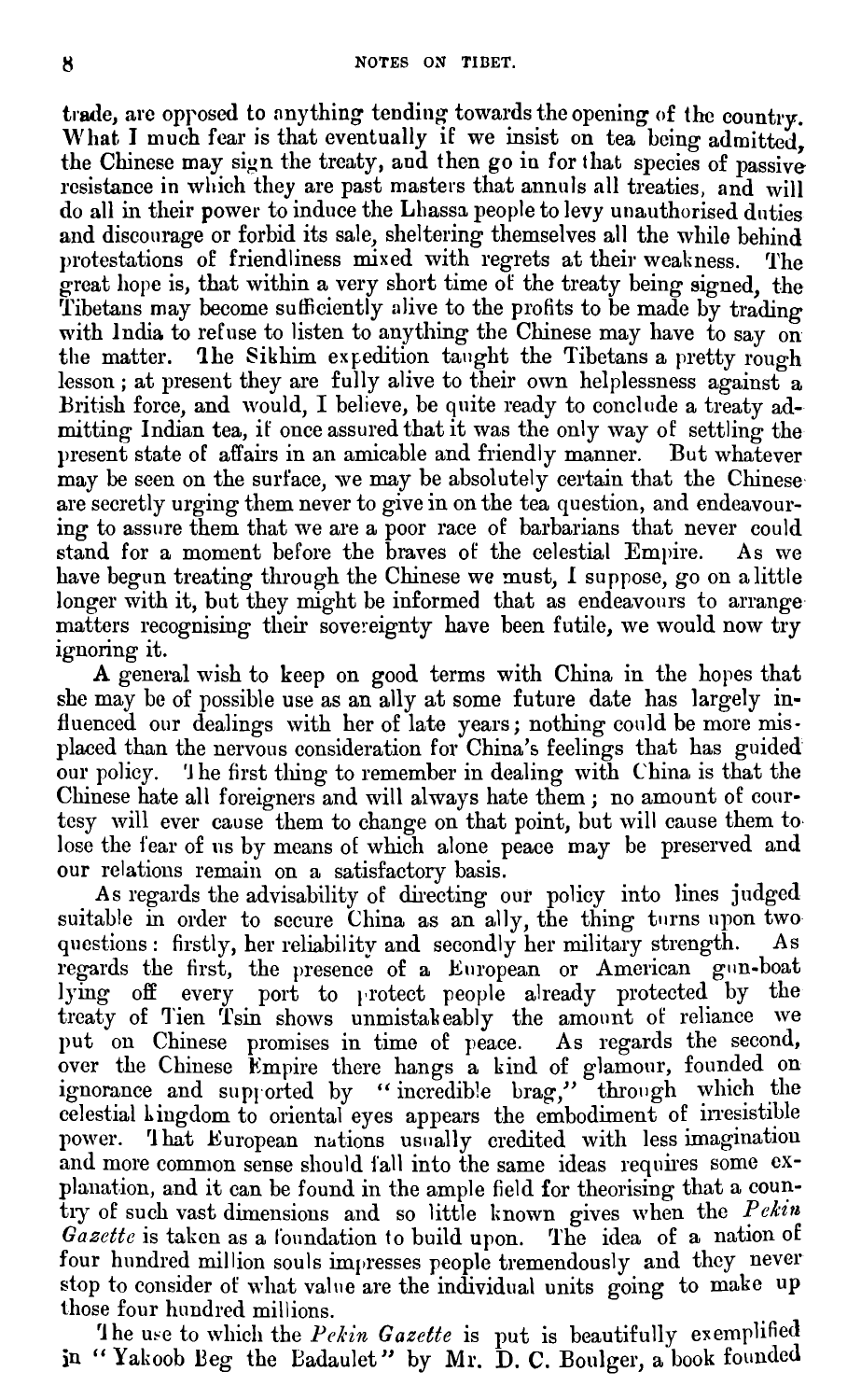principaIIy on information derivcd from that organ. In it we find that  $Kashq$ ar fell to a Chinese army of 24,000 men, armed with Berdan rifles, manouvring on the principles of Von Moltke and Manteuffel, and thoroughly equipped even to such minor matter as field glasses. The said army in reality consisting of about 200 men, who were fed as a charity by the neople of the town, and whose armament consisted of flags, tridents, and mediaval fire-arms in about equal proportions. That they never possessed Berdan rifles I proved myself in the most effectual manner possible, by simply testing them to find out if any man knew how to load one, and in the whole garrison of Kashgaria found not one man capable performing the feat. That they once possessed them, but never learnt to load them, is the only alternative solution; in that case their modern equipment would not render them more formidable than the bows and arrows. with which part of the army is still armed. Mr. Boulger's writings have gone a considerable way towards the forming of public opinion in England as regaxds the Chinese, and the above may be taken as a very fair sample of his reliability. To take the *Pekin Gazette* seriously as a guide to contemporaneous events is to me inconceivable. Its value is on a par with  $\mathcal{H}$ sop's Fables as an anthoritative work on zoology. Why we should ever have allowed the Chinese to have any say in Tibetan affairs I cannot understand. The country is either an integral part of China or it is not. In the former case we should have retaliated for the violation of In the former case we should have retaliated for the violation of our territory by active measures elsewhere against China proper, a method which would have prevented undue diplomatic procrastination. But our action being what it has been, then we shoo!d have treated direct with the Lhassa Government, absolutely ignoring the Chinese claims of suzerainty, which, as a mattter of fact, are purely shadowy, and absolutely denied by the Tibetans, though their rulers may in their dislike to having dealings with Europeans, shelter themselves behind the Tsungli Yamen when it suits them to do so Treating on our present footing nothing will ever be arranged; the Chinese kept Mr. Hart for many years on a somewhat similar errand, viz. "Masterly inactivity" in Formosa, and they don't care how long they keep him in Darjeeling. It might expedite matters to raise our demands and a threat to treat direct nith Lhassa, conpled with a proposition for establishing a consulate at Shizatze, would possibly have a wholosome effect. At present China and Lhassa are playing a game that suits both; the Chinese are keeping up an appearance of dominating Tibet, while the Lhassa Government are avoiding having to treat with a foreign power.

'l'he admitting of a Chinese emissary to the Durbar in which the Ruler of Hanza was installed will, as regards the Central Asians, give an appearance of truth to the oft-told tale that the King of England is a small prince tributary to the son of Heaven.

In the year 1647 the ships *Dragon*, Sun, Katherine, and Anne sailed up the Canton river under the command of stout Master Weddel, and requested permission to trade. The mandarins while professing friendship, procrastinated until a number of guns were in position, and then suddenly and treacherously opened fire. "Herewith the whole fleet, being instantly incensed, did on the sudden display their bloody ensigns." The result being the capturing of the fort and the establishment of a mutual understanding, resulting in a profitable interchange of commodities. That incident may be taken as a sample of all our dealings with China; their